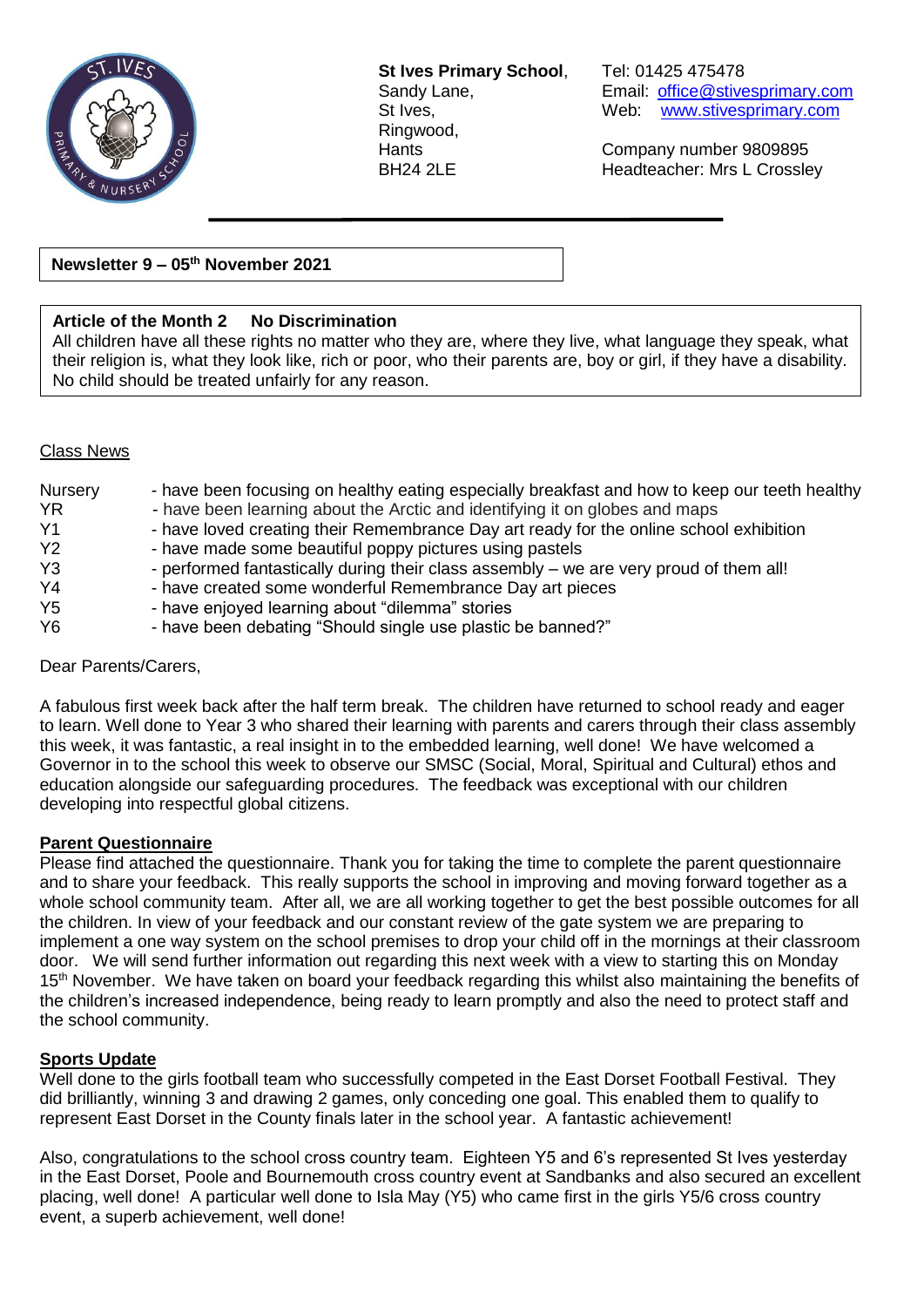## **Value of the week: Resilience**

We have been learning about UK Parliament week in our assemblies this week and following this up in our PSHE lessons throughout the school. We will be learning about Remembrance Day and joining together as a whole school to take part in a Remembrance Day service on Thursday during the school day.



## **PSHE**

This week is UK parliament week and each class have been learning about the parliament system in the UK. The children have been learning the difference between the government and parliament, the three parts of the UK parliament - the House of Commons, the House of Lords and the Monarch, and how parliament began. There have been lots of discussions around the British Values particularly democracy and the rule of law. KS2 have also been participating in their own debates. Year six have been debating, 'Should single use plastics be banned?' Whilst Year Five have been debating, 'Should petrol cars be banned to help climate change?'

## **Internet Safety**

Almost two thirds of Snapchat users check the app at least once every day, while almost half log in more than once – with an average stay on the app of around 30 minutes. Such repetition hints at compulsive behaviour, but potential addiction isn't the only online safety risk associated with the popular image and video-sharing platform. The attached guide this week has all the essential information that parents and carers need to know about Snapchat.

### **PE Days**

For the new Half Term there will be a change to PE Days. Please note the NEW PE Days:

YR – Thursday & Friday

- Y1 Tuesday & Friday
- Y2 Monday & Friday
- Y3 Monday & Friday
- Y4 Tuesday & Friday
- Y5 Thursday & Friday
- Y6 Thursday & Friday

## **School Starters 2022**

Apply online : Dorset residents @ [www.dorsetforyou.com/school-admissions](http://www.dorsetforyou.com/school-admissions) or call 01305 221060. Hampshire residents @<http://www3.hants.gov.uk/education/admissions.htm>

### **Closing Date Starting school applications is: 15th January 2022.**

St Ives is running an Open Evening for prospective reception parents on Wednesday 17<sup>th</sup> November 2021 4-6pm. A flyer has been sent out to all parents however if you know of others please ask them to contact the school office for further details.

### **SAFETY OUTSIDE SCHOOL**

Please ensure whilst you are waiting at the school gate with your child that your child waits with you. As soon as you have dropped off please move to the other side of the road to allow children and parents to safely walk along the pavement. Thank you for your understanding.

Yours sincerely

Mrs L Crossley Headteacher